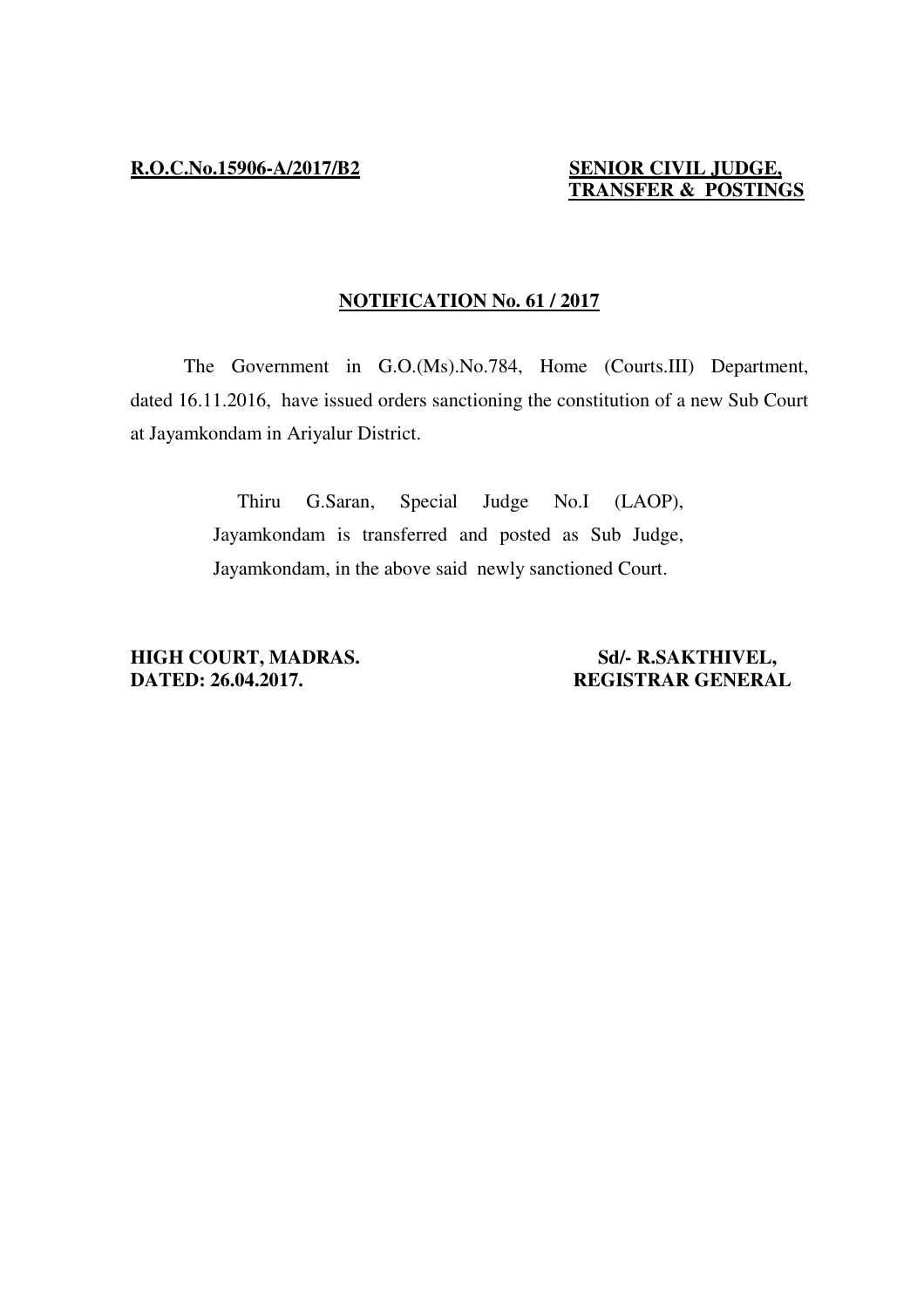## **R.O.C.No.15906-A/2017/B2**

## **OFFICIAL MEMORANDUM**

 Sub: Courts and Judges – Thiru G.Saran, Special Judge No.I (LAOP), Jayamkondam, transferred and posted as Sub Judge, Jayamkondam, in the newly sanctioned Court - Notification issued - Joining instructions – issued.

 Ref: High Court's Notification No.61 / 2017, dated : 26.04.2017. .........................

 Thiru G.Saran, Special Judge No.I (LAOP), Jayamkondam, who has been transferred and posted as Sub Judge, Jayamkondam, in the newly sanctioned Court, vide High Court's Notification cited above, is required to handover charge of his post to the Special Judge No.II (LAOP), Jayamkondam, on 28.04.2017 A.N. and assume charge of the new post on 29.04.2017 F.N. (Saturday) without fail.

 As the inauguration of the Sub Court at Jayamkondam, Ariyalur District is to be held on 29.04.2017 F.N, (Saturday) Thiru G.Saran, is required to report to the Principal District Judge, Ariyalur on 28.04.2017 A.N. without fail, in connection with inauguration of the said newly sanctioned Court.

 The Special Judge No.II (LAOP), Jayamkondam is required to hold full additional charge of the post of Special Judge No.I (LAOP), Jayamkondam, untill further orders.

**HIGH COURT, MADRAS.** Sd/- R.SAKTHIVEL, **DATED: 26.04.2017.** REGISTRAR GENERAL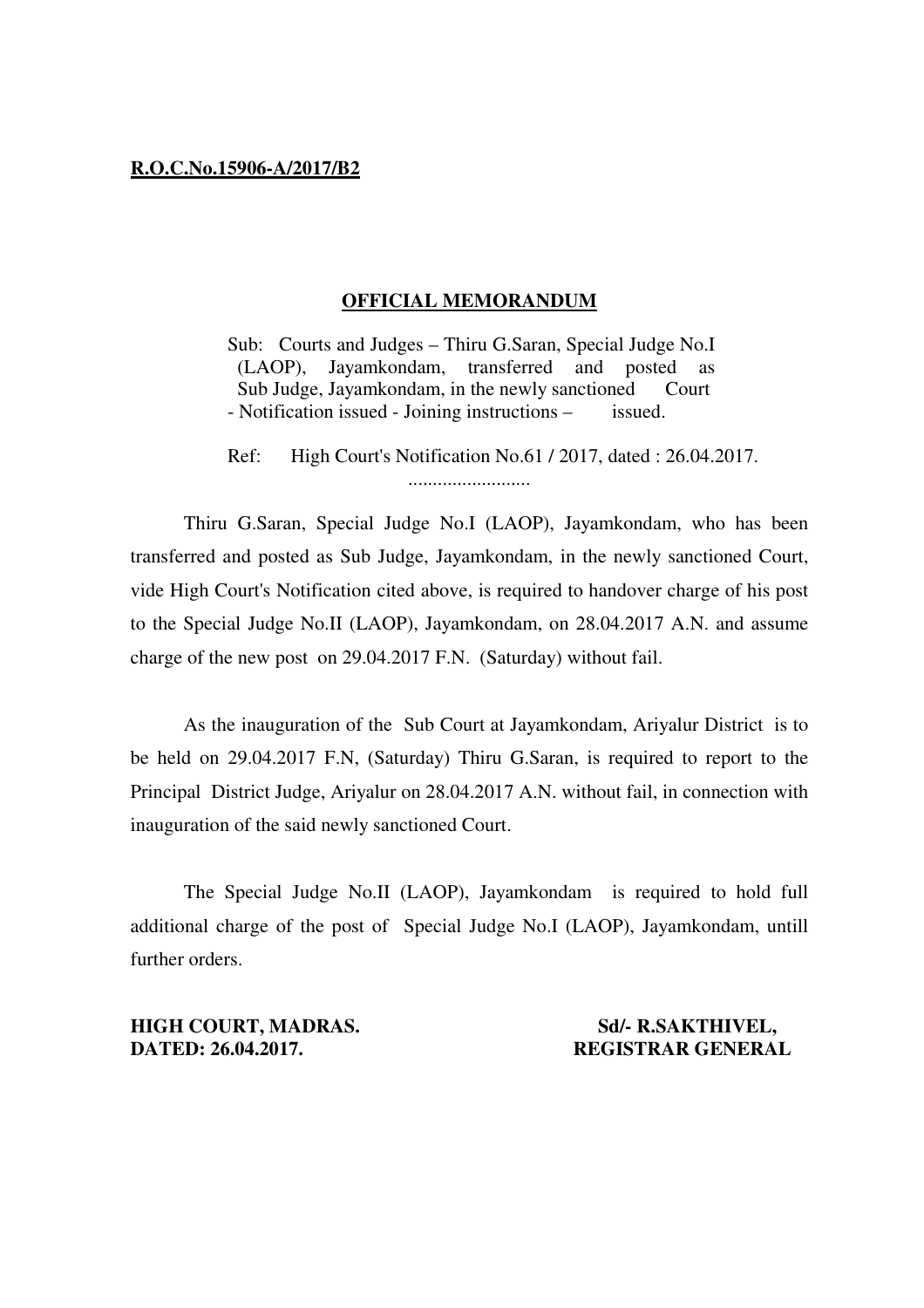## **TRANSFER & POSTING**

## **NOTIFICATION No. 67 / 2017**

 The Government in G.O.(Ms).No.947, Home (Courts-II) Department, dated 26.12.2016 have accorded administrative sanction towards constitution of 15 Family Courts in the cadre of District Judge in 15 District in 4 phases, one each at Ariyalur, Cuddalore, Kanniyakumari, Karur, Krishnagiri, Nagapattinam, Namakkal, Perambalur, Pudukkottai, Ramanathapuram, Thanjavur, Theni, Thoothukudi, Tiruvannamalai and Tiruppur and accorded financial sanction towards the Constitution of four Family Courts one each at Ariyalur, Cuddalore, Kanniyakumari and Karur :

 Thiru N.Muthukrishnan, I Additional District Judge, Tirunelveli, who has been appointed on transfer as Judge, Family Court, Ariyalur, in the newly sanctioned Court vide G.O.(D.).No.497, Home (Courts-II) Department, dated 20.04.2017 is transferred and posted as Judge, Family Court, Ariyalur, in the newly sanctioned Court.

**HIGH COURT, MADRAS.** Sd/- R.SAKTHIVEL, **DATED: 26.04.2017. REGISTRAR GENERAL**